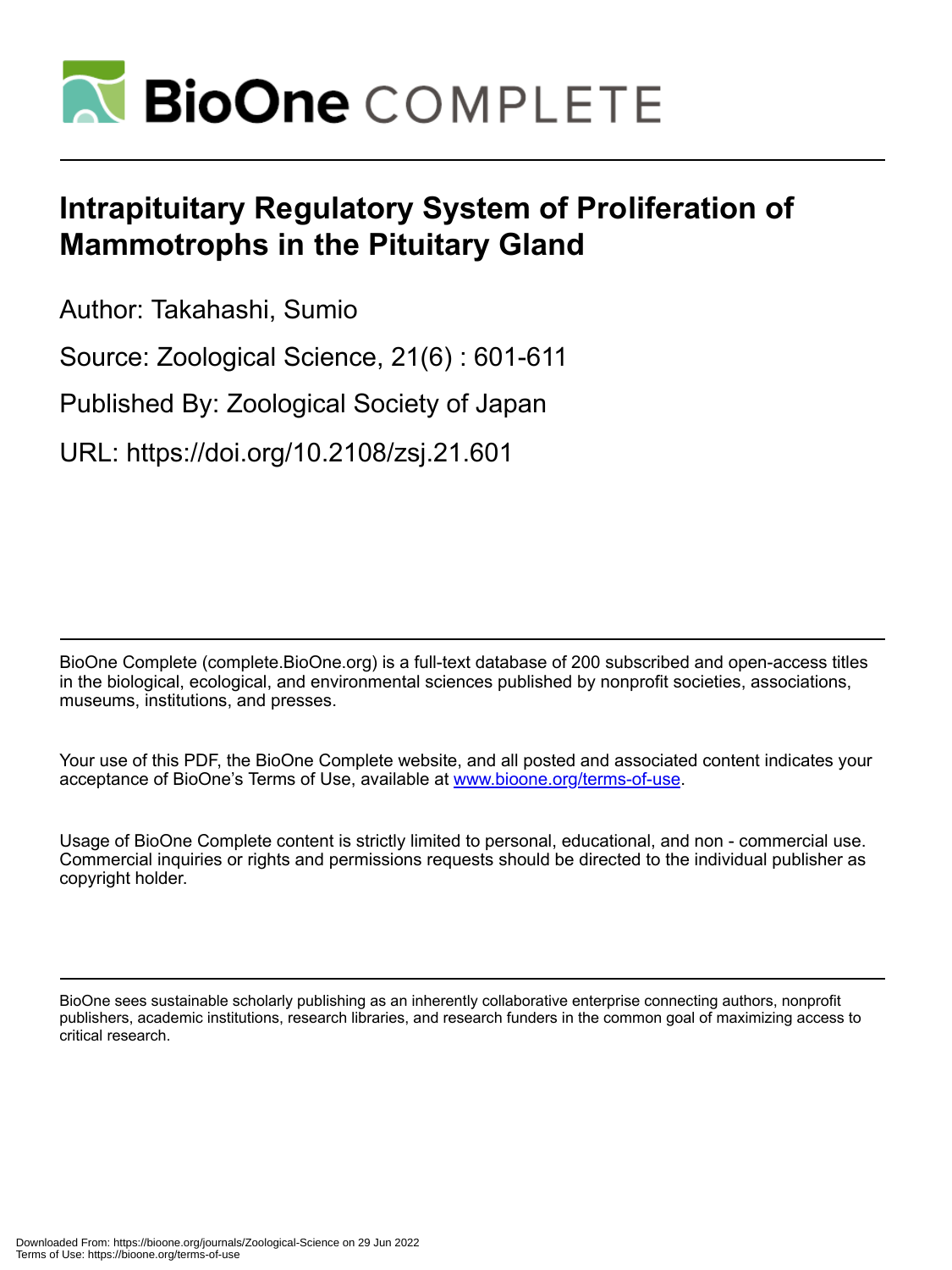### **[REVIEW]**

## **Intrapituitary Regulatory System of Proliferation of Mammotrophs in the Pituitary Gland**

Sumio Takahashi\*

*Department of Biology, Faculty of Science, Okayama University, Tsushima, Okayama 700-8530, Japan*

**ABSTRACT**—Anterior pituitary cells produce growth factors plus cytokines and their receptors. Although some of these pituitary growth factors and cytokines are known to be involved in the control of cell differentiation, proliferation and hormone production in the pituitary gland, their physiological roles remain unknown. Lots of evidence indicates that they are involved in the regulation of prolactin-secreting mammotroph cell proliferation. The regulation of mammotroph functions is a suitable system for understanding the intrapituitary regulatory system operated by growth factors and cytokines, since mammotrophs are the most actively proliferating cells in female pituitary glands. This review discusses the possible intrapituitary regulation of mammotroph differentiation and proliferation in rat and mouse pituitaries.

**Key words:** pituitary, mammotroph, proliferation, rat, mouse

#### **INTRODUCTION**

Pituitary glands in mammals consist of neurohypophysis and adenohypophysis, the latter of which can be further divided into anterior and intermediate lobes. These glands constitute a functional link between the nervous system and endocrine system, regulating various functions including growth, energy metabolism, osmoregulation, reproduction and behavior. Organogenesis and initial cytodifferentiation of pituitary glands are regulated by factors produced by two opposing signaling gradients. One signal is generated by the ventral floor cells of the diencephalons, while the other is generated by oral ectodermal cells (Dasen *et al.*, 1999; Scully and Rosenfeld, 2002). After the initial differentiation of different cell types, the cell populations of each secretory cell type expand by proliferation. Thus, pituitary cells appear to proliferate by self-duplication, however, other types of growth cannot be ruled out.

The proportions of each hormone secretory cell type vary with age or alterations in physiological status. Secretory cell numbers are determined by the balance between the proliferation and apoptosis of pituitary secretory cells, which is partly regulated by growth factors and cytokines produced in the pituitary gland as well as hypothalamic hor-

\* Corresponding author: Tel. +81-86-251-7866; FAX. +81-86-251-7876. E-mail: stakaha@cc.okayama-u.ac.jp mones and hormones from the target organs (Schwartz and Cherny, 1992; Denef, 1994; Takahashi, 1995; Renner *et al.*, 1996; Ray and Melmed, 1997; Schwartz, 2000). This review describes the actions of growth factors produced within the pituitary gland and shows the intrapituitary regulatory system involved in controlling pituitary functions. Of the several types of pituitary cells, the proportion of mammotrophs differs between males and females (Takahashi and Kawashima, 1982), and changes during pregnancy and lactation (Haggi *et al.*, 1986). In addition, the regulation of mammotroph proliferation has been well studied compared to other types of anterior pituitary cells; therefore this study focuses on the proliferation and differentiation of mammotrophs.

## **DEVELOPMENT OF PITUITARY GLANDS AND MAMMOTROPH DIFFERENTIATION**

Pituitary gland development is regulated by extrinsic and intrinsic signals that control the expression of several transcription factors. Two highly related paired-like homeodomain factors, Hesx1/Rpx and an activator prophet of Pit-1 (Prop-1), are thought to play essential roles in the morphogenesis of pituitary glands (review, Olson *et al.*, 2003). Hesx1/Rpx appears to be important for the initial progression of pituitary development, while its subsequent downregulation leads to the emergence of Prop-1-dependent lineages (Gage *et al.*, 1996; Sornson *et al.*, 1996). Prop-1 is required for the initial proliferation of Pit-1-dependent thy-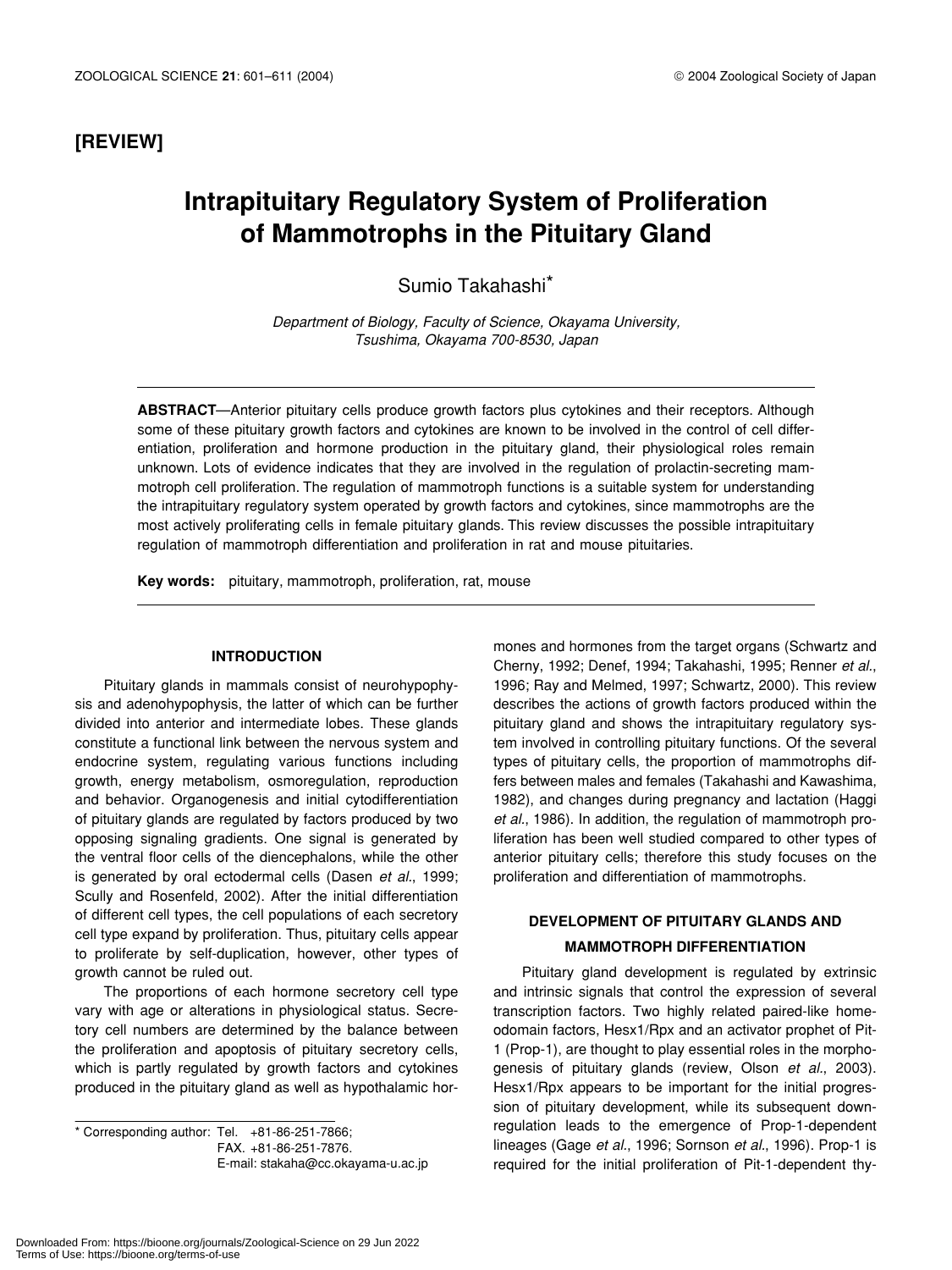rotrophs, somatotrophs, mammotrophs and gonadotrophs (Gage *et al.*, 1996; Sornson *et al.*, 1996). Pit-1, the POU domain protein, is expressed in thyrotrophs, somatotrophs and mammotrophs, and is required for the differentiation of these cell lineages (Li *et al.*, 1990). The Pit-1-related cell lineage is a clearly understood model system of cell differentiation. The differentiation of thyrotrophs, somatotrophs and mammotrophs is mediated via the reciprocal interactions of two transcription factors, Pit-1 and GATA2 (Dasen *et al.*, 1999). In thyrotrophs, both Pit-1 and GATA-2 are expressed, and Pit-1 is required for the activation of growth hormone (GH) and prolactin (PRL) genes.

Several reports suggest that mammotrophs are transdifferentiated from somatotrophs under estrogen stimulation and/or other factors (Boockfor *et al.*, 1986; Behringer *et al.*, 1988; Borrelli *et al.*, 1989; Inoue and Sakai, 1991; Kineman *et al.*, 1992; Kakeya *et al.*, 2000), and that the transdifferentiation of pre-existing somatotrophs into mammotrophs is a post-mitotic event (Goda *et al.*, 1998; Kakeya *et al.*, 2002). This transdifferentiation seems to contradict the self-duplication of mammotrophs described above. However, several reports suggest that transdifferentiation into mammotrophs without mitosis occurs during the prenatal and early postnatal period as well as during late pregnancy and lactation in rats allowing generation of a large number of mammotrophs in a short period of time (Frawley and Boockfor, 1991; Takahashi, 1992).

#### **MAMMOTROPH PROLIFERATION**

Mammotrophs are the most actively proliferating cells in rat and mouse pituitaries (Shirasawa and Yoshimura, 1982; Takahashi and Kawashima, 1982; Takahashi, 1992; Takahashi, 1995). In adult female rats the mitotic activity of mammotrophs is higher during estrus than during any other stage of the estrous cycle (Takahashi *et al.*, 1984; Oishi *et al.*, 1993). This high proliferation of mammotrophs depends upon ovaries or ovarian estrogen, since ovariectomy decreased the high mitotic activity observed during estrus, while estrogen replacement increased mitotic activity. This sexual difference in mitotic activity is thought to lead to the sexual difference in mammotroph number (Takahashi and Kawashima, 1982; Sasaki and Iwama, 1988).

A sex-difference in mammotroph development has been observed in rats and mice. In mouse pituitaries, for example, the total number of mammotrophs did not differ between sexes at 14 and 21 days of age, but at 35 days of age female pituitaries contained more mammotrophs than male pituitaries by approximately three-fold. At 60 days of age the number of mammotrophs in the female mice was twice that of the male mice (Takahashi, 1995). This difference in the growth pattern of mammotroph populations is thought to be due to a difference in the proliferation of mammotrophs between male and female mice. Maternal estrogens may be involved in the growth of mammotrophs during the perinatal period. The factors that enhance mammotroph proliferation during the neonatal period remain to be clarified, although the involvement of a milk-borne factor of maternal origin in mammotroph differentiation had been already reported (Porter *et al.*, 1993).

Pituitary gland growth is stimulated by estrogen, and an increased number of mammotrophs can be observed in estrogen-treated rats and mice. The proliferation of mammotrophs is regulated by estrogen (Lloyd *et al.*, 1975; Takahashi *et al.*, 1984; Takahashi and Kawashima, 1987; Oomizu and Takahashi, 1996). This estrogenic effect might be mediated directly through changes in the expression of genes essential to the cell cycle. Estrogen stimulates the expression of cell-cycle-regulatory proteins such as cyclins and cyclin-dependent kinase inhibitors, which lead to the progression of the cell cycle (review: Pestell *et al.*, 1999; Foster *et al.*, 2001). On the other hand, several studies on estrogen-responsive tissues have suggested that the effect of estrogen on cell proliferation is mediated by growth factors whose production is stimulated by estrogen in an autocrine or paracrine manner (Sirbasku, 1978; Sutherland *et al.*, 1988). The following sections discuss some of the growth factors involved in mammotroph growth.

#### **Transforming growth factor-**α **(TGF-**α**)**

TGF-α, an epidermal growth factor (EGF), binds to EGF receptors (Massague, 1990) and stimulates DNA-replication of mammotrophs in serum-free primary cultures of mouse anterior pituitary cells (Oomizu *et al.*, 2000). TGF-α gene expression is stimulated by estrogen in ovariectomized mice (Sharma *et al.*, 2003). Borgundvaag *et al.* (1992) showed a concurrent increase in TGF- $\alpha$  mRNA and pituitary weights in chronic estrogen-treated rats. Treatment of mouse pituitary cells with a combination of estradiol (E2) and anti-TGF-α antibodies did not increase the number of DNA-replicating cells (Sharma *et al.*, 2003). Thus, immunoneutralization with anti-TGF- $\alpha$  antibodies blocked the estrogen-induced proliferation of mammotrophs. Moreover, the blockade of TGF- $\alpha$ message translation was attempted by  $TGF-\alpha$ -antisense oligodeoxynucleotide treatment resulting in the inhibition of estrogen-induced mammotroph proliferation (Oomizu *et al.*, 2000). These findings suggest that  $TGF-\alpha$  acts as an estrogen-induced growth factor in the anterior pituitary glands, stimulating DNA replication and mammotroph mitosis.

The overexpression of human TGF- $\alpha$  in transgenic mice accelerated the development of pituitary mammotrophic adenomas (McAndrew *et al.*, 1995). Furthermore, in pituitary tumor cells,  $TGF-\alpha$  affected cell proliferation in either a stimulatory or inhibitory manner (Ramsdell, 1991; Finley *et al.*, 1994). TGF- $\alpha$  is therefore also involved in the growth of pituitary tumor cells.

TGF- $\alpha$  is produced in the pituitary glands of several species (Kudlow and Kobrin, 1984; Kobrin *et al.*, 1987; Lazar and Blum, 1992). In rat pituitary cells, TGF- $\alpha$  mRNA expression was detected in somatotrophs, gonadotrophs and mammotrophs (Fan and Childs, 1995) while in mouse pituitaries TGF- $\alpha$  mRNA-expressing cells are evenly distrib-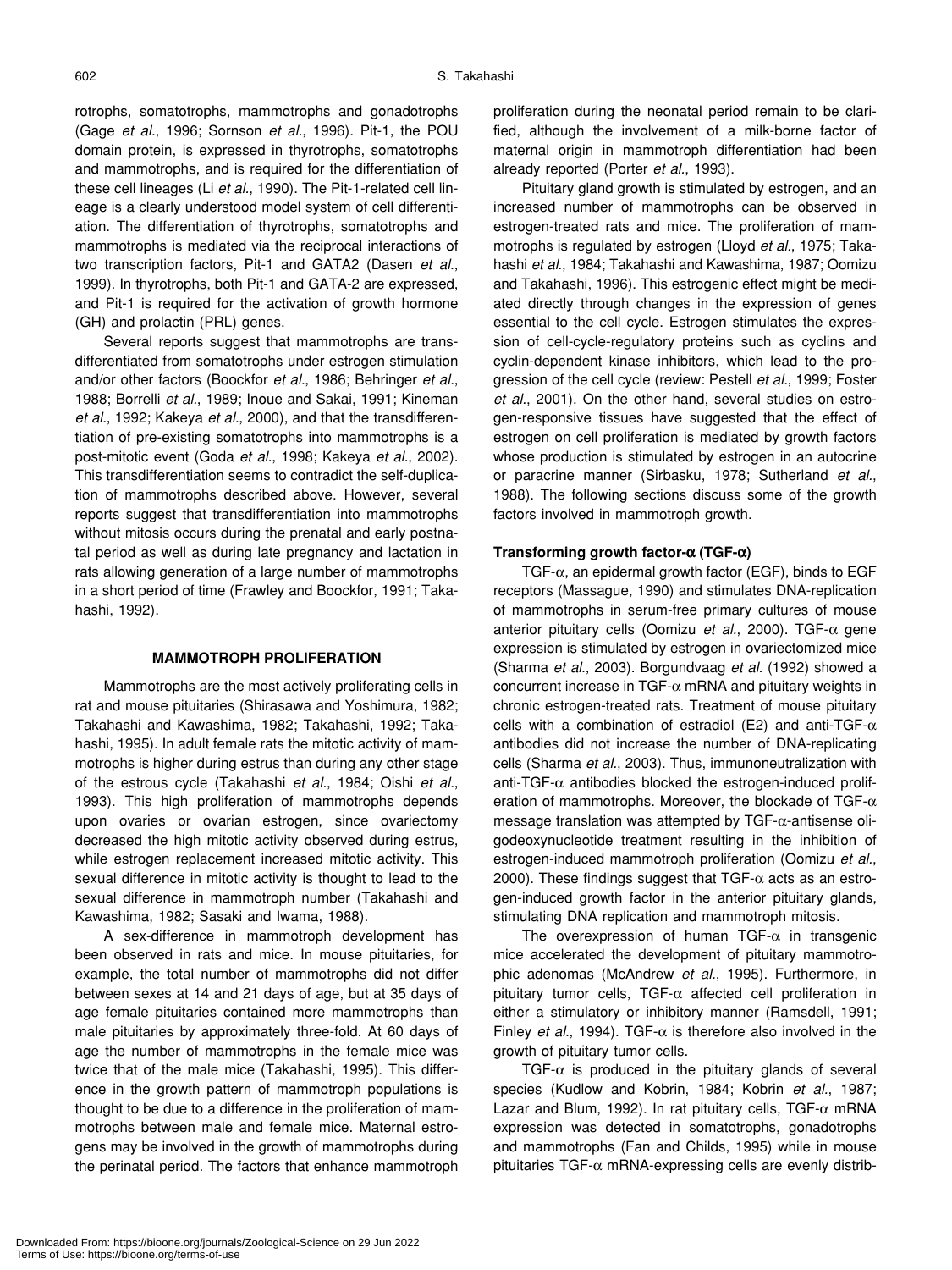uted throughout the anterior pituitary gland, but not in the intermediate or posterior lobes (Sharma *et al.*, 2003). TGF- $\alpha$  mRNA-expressing cells are medium-sized and either round or oval. In adult male and female mouse pituitaries, TGF-α mRNA-expressing cells account for 65 and 55% of all pituitary cells, respectively. To determine TGF- $\alpha$  mRNAexpressing cell types in mouse pituitaries, serial sections were studied by non-radioisotopic *in situ* hybridization using cDNA probes for TGF-α mRNA, GH mRNA and PRL mRNA. Most of the GH mRNA-expressing cells contained TGF- $\alpha$  mRNA (79–83%), whereas only a small population of PRL mRNA-expressing cells contained TGF-α mRNA (1– 3%) (Sharma *et al.*, 2003). An immunocytochemical study also showed that somatotrophs express TGF- $\alpha$  mRNA (Takahashi *et al.*, 2002). This discrepancy between TGF-αmRNA expressing cell types might be partly based upon the different animal species studied. These findings indicate that the main source of TGF- $\alpha$  is somatotroph populations, since somatotrophs are the most abundant cells in anterior pituitary glands. In rat and mouse pituitaries, for example, somatotrophs and mammotrophs are distributed evenly throughout the anterior lobes of the pituitary glands. Based on the morphological analysis of TGF- $\alpha$  expression in mouse pituitaries, it is likely that TGF- $\alpha$  produced in the somatotrophs acts on mammotrophs in a paracrine manner.

Immunoreactive EGF receptors have been observed in all subsets of rat pituitary secretory cells, but are only present in a fraction of these cells (Fan and Childs, 1995; Honda *et al.*, 2000). EGF receptor expression changes with various conditions such as stress and the estrous cycle (Fan and Childs, 1995; Armstrong and Childs, 1997a, b). Similarly, estrogen treatment with E2 increases EGF receptor mRNA in mouse pituitaries (Oomizu *et al.*, 2000). Estrogen appears to stimulate pituitary growth at the level of EGF receptor production as well as TGF- $\alpha$  production. To study whether TGF- $\alpha$  mediates the estrogen-induced proliferation of mammotrophs, a specific inhibitor of EGF receptors, 3,4 dimethoxy-a- (3-pyridyl)-(Z)-cinnamonitrile (RG-13022) has been used (Yoneda *et al.*, 1991). RG-13022 (10–7 M) was seen to significantly inhibit the EGF (10 ng/ml)-induced increase in DNA-replicating cells. E2-induced pituitary cell proliferation was also inhibited by RG-13022. Therefore, EGF receptor signaling is thought to be involved in the proliferation of pituitary cells, and to be required for pituitary cell differentiation during early pituitary organogenesis (Roh *et al.*, 2001).

#### **Epidermal growth factor (EGF)**

EGF treatment increases PRL release (Aanestad *et al.*, 1993), and stimulates the proliferation of mammotrophs and corticotrophs (Honda *et al.*, 2000; Oomizu *et al.*, 2000). EGF also stimulates the differentiation of mammotrophs in normal pituitary cells (Felix *et al.*, 1995) and pituitary tumor cell lines (Inoue and Sakai, 1991; Kakeya *et al.*, 2000). In rat pituitaries, somatotrophs and gonadotrophs express EGF mRNA, while cold stress induces EGF mRNA expression in corticotrophs and thyrotrophs (Fan and Childs, 1995). In mouse pituitaries, EGF mRNA expression was observed in somatotrophs and mammotrophs, but not detected in corticotrophs, thyrotrophs or gonadotrophs (Honda *et al.*, 2000). Estrogen has been shown to stimulate EGF release from rat pituitary cells (Mouihate and Lestage, 1995). Therefore, EGF might also be involved in estrogen-induced mammotroph proliferation.

#### **Transforming growth factor** β **(TGF-**β**)**

TGF-β is a member of the cytokine family that regulates the differentiation and proliferation of various tissues. TGFβ1, -β2, and -β3 are synthesized in mammalian tissues. TGF-β1 inhibits PRL gene expression (Abraham *et al.*, 1998) and the proliferation of mammotrophs (Sarkar *et al.*, 1992). At low concentrations, it slightly stimulates the DNA replication of mammotrophs (Qian *et al.*, 1996). TGF-β1 also acts in G1 arrest during the cell cycle as a paracrine inhibitor of mammotroph proliferation, while p15 and p27, which are Cdk (cyclin dependent kinase) inhibitors, are functional mediators of TGF-β-induced cell cycle arrest (Qian *et al.*, 1996; Frost *et al.*, 2001). In human pituitary tumor cell lines, TGF-β1 induces apoptosis (Oka *et al.*, 1999). Mammotrophs synthesize TGF-β1, and TGF-β1 synthesis is inhibited by estrogen (Burns and Sarkar, 1993; Qian *et al.*, 1996). Estrogen-induced pituitary growth might therefore be associated with the estrogen-induced inhibition of pituitary TGF-β1 production, resulting in the reduced TGF-β1-induced inhibition of mammotroph proliferation. The expression of TGF-β type II receptors in pituitary cells is also reduced by estrogen treatment (De *et al.*, 1996) while TGF-α expression is inhibited by TGF-β1 (Mueller and Kudlow, 1991), leading to a reduced TGF- $\alpha$  growth stimulatory signal.

TGF-β2 is produced in rat pituitary glands, but is not localized in mammotrophs. It exerts no significant effect on the proliferation of mammotrophs (Hentges *et al.*, 2000). TGF-β3, on the other hand, is produced in mammotrophs and stimulates mammotroph proliferation (Hentges *et al.*, 2000). Its synthesis is stimulated by estrogen. The immunoneutralization of TGF-β3 with anti-TGF-β3 antibodies nullified the estrogen-induced proliferation of mammotrophs. This mitogenic action of TGF-β3 on mammotrophs is indirect and mediated by basic fibroblast growth factor (bFGF) secreted from folliculostellate (FS) cells (Hentges *et al.*, 2000).

#### **Basic fibroblast growth factor (bFGF)**

bFGF belongs to the fibroblast growth factor (FGF) family, and is the most abundant growth factor in normal pituitary glands (Gospodarowicz and Ferrara, 1989; Amano *et al.*, 1993). bFGF is produced in FS cells (Ferrara *et al.*, 1987; Amano *et al.*, 1993), gonadotrophs (Schechter and Weiner, 1991; Schechter *et al.*, 1995), and somatotrophs (Marin and Boya, 1995), and is involved in the regulation of PRL synthesis and secretion (Larson *et al.*, 1990; Mallo *et al.*, 1995). A reverse hemolytic plaque assay also revealed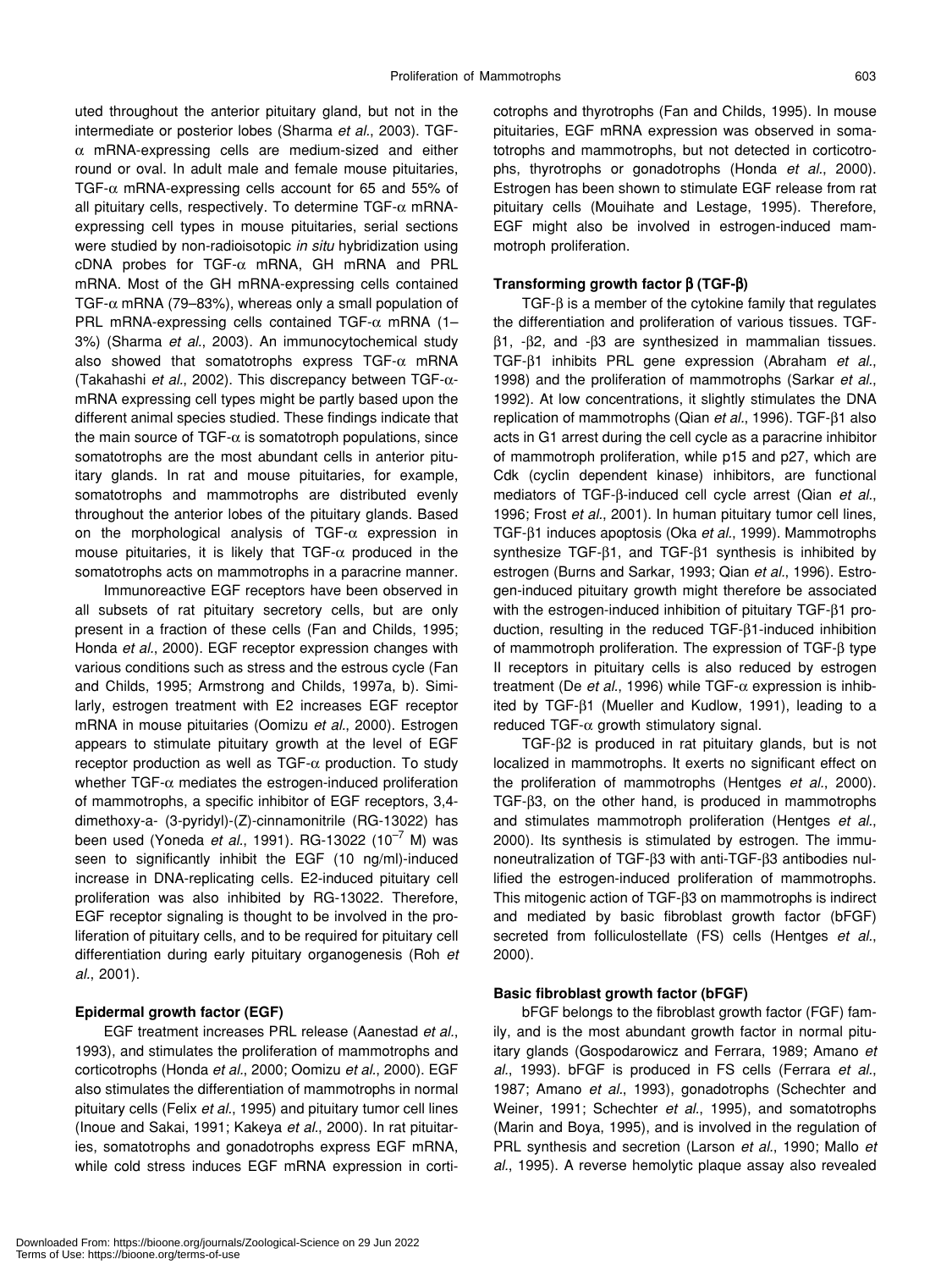that bFGF promotes the differentiation of mammotrophs in neonatal rat pituitary glands (Porter *et al.*, 1994). bFGF stimulates mammotroph proliferation in the presence of estrogen, indicating that it is an estrogen-dependent mitogenic factor for pituitary cells. Estrogen treatment stimulates TGFβ3 production, and TGF-β3 increases the release of bFGF from FS cells. The immunoneutralization of bFGF in a FS cell-conditioned medium inhibited its growth stimulatory action on mammotrophs (Hentges *et al.*, 2000). It can be concluded therefore that bFGF is located downstream of the estrogen-TGF-β3 signaling cascade as described above, acting as a mediator of TGF-β3-induced mammotroph proliferation.

Estradiol and TGF-β3 stimulated bFGF production and release in FS cells obtained from F344 rats, but not in FS cells obtained from Sprague-Dawley (SD) rats (Oomizu *et al.*, 2004). It is thought that the higher responsiveness of pituitary cells derived from Fisher 344 rats to estrogen in terms of pituitary growth is related to the difference in FS cell populations between Fisher 344 and SD rats.

#### **Insulin-like growth factor (IGF)**

IGF-I and -II are produced in a number of tissues including the pituitary glands, and regulate the proliferation and differentiation of various cells in an autocrine and/or paracrine manner (Fagin *et al.*, 1988; Bach and Bondy, 1992; Ren *et al.*, 1994; Yokoyama *et al.*, 1997; Gonzalez-Parra *et al.*, 2001). In human pituitary glands, IGF-I-expressing cells are not hormone-secreting cells (Ren *et al.*, 1994) while in rat pituitaries IGF-I mRNA-expressing cells were detected, but their cell types were not determined (Bach and Bondy, 1992). *In situ* hybridization and immunocytochemistry revealed that IGF-I is produced in the somatotrophs of mouse pituitaries (Honda *et al.*, 1998). In normal human and rat pituitaries, IGF-II-expressing cells have not been determined (Haselbacher *et al.*, 1985; Bach and Bondy, 1992).

Pituitary cells express type 1 IGF receptors (IGFR1) and type 2 IGF-I receptors (IGFR2) (Bach and Bondy, 1992; Ren *et al.*, 1994; Gonzalez-Parra *et al.*, 2001). In mouse pituitaries, IGFR1 is expressed in somatotrophs and some corticotrophs (Honda *et al.*, 1998), while in rat pituitaries it is found in the gonadotrophs (Unger and Lange, 1997). IGFR2 is localized in somatotrophs as well as other types of cells in rat pituitaries (Ocrant *et al.*, 1989). IGF-I was seen to stimulate the proliferation of anterior pituitary cells, in particular mammotrophs and corticotrophs, indicating that anterior pituitary cell proliferation is stimulated by IGF-I produced in the anterior pituitary cells (Oomizu *et al.*, 1998). The mitogenic activity of IGF-I on mouse mammotrophs might be indirect, since mammotrophs in mouse pituitaries do not express IGFR1 (Honda *et al.*, 1998). In rat pituitaries, IGF-I also stimulated vasoactive intestinal peptide (VIP) gene expression (Lara *et al.*, 1994), which stimulates PRL release (Hagen *et al.*, 1986; Nagy *et al.*, 1988). Therefore, it is possible that VIP might mediate the effects of IGF-I on the mammotrophs. In addition, there are many reports showing that IGF-I regulates GH expression and secretion at the pituitary (Goodyer *et al.*, 1984; Yamashita and Melmed, 1986) and/or hypothalamic level (Abe *et al.*, 1983; Tannenbaum *et al.*, 1983). IGF-I treatment was seen to decrease GH mRNA levels in mouse pituitaries (Honda *et al.*, 2003).

Somatotrophs are the main source of pituitary IGF-I, while IGF-I gene expression was enhanced in GH-secreting tumor-bearing rats compared to control animals (Fagin *et al.*, 1988). GH treatment also increased IGF-I mRNA levels in pituitary tumor GH3 cells (Fagin *et al.*, 1989) and mouse pituitary cells (Honda *et al.*, 2003). In addition, estrogen treatment for 54 days stimulated IGF-I expression in rat pituitaries (Michels *et al.*, 1993), however, E2 treatments failed to stimulate IGF-I expression in mouse pituitaries. These discrepancies might be due to the different animal species studied, their sex, and/or the experimental protocols. The up-regulation of IGF-I transcription in the pituitary glands probably requires chronic E2 treatment. It is possible therefore, that GH and estrogen augment IGF-I production in somatotrophs, while enhanced IGF-I release stimulates the proliferation of mammotrophs through VIP production, since VIP receptors are expressed in mammotrophs (Wanke and Rorstad, 1990).

#### **Nerve growth factor (NGF)**

Nerve growth factor (NGF) is localized in rat mammotrophs and, together with PRL, its secretion is stimulated by VIP (Missale *et al.*, 1996). The NGF receptor, gp<sup>140trk</sup>, is expressed in mammosomatotrophs and mammotrophs (Patterson and Childs, 1994a). NGF secretion is stimulated by interleukin-1β (IL-1β), and inhibited by GH releasing hormone, tumor necrosis factor-α (TNF-α) and bFGF (Patterson and Childs, 1994b). These results suggest that NGF is involved in the neuroendocrine-immune system. NGF promotes the differentiation and proliferation of mammotrophs, and NGF treatment was seen to stimulate the appearance of mammotrophs and increase the number of mammotrophs in rat pituitary cells (Missale *et al.*, 1995). NGF treatment also stimulated the DNA replication of mammotrophs, corticotrophs and non-hormone containing cells (Proesmans *et al.*, 1997). In pituitary tumor GH3 cells, NGF treatment decreased cell proliferation and GH secretion, but stimulated PRL secretion and dopamine receptor expression, suggesting that NGF induces the transdifferentiation of mammosomatotrophs into mammotrophs (Missale *et al.*, 1994). NGF might therefore be involved in the functioning of mammotrophs in an autocrine manner.

#### **Galanin**

Galanin is synthesized in the central and peripheral nervous system as well as other tissues including anterior pituitary glands. Immunocytochemical studies of female rats at the light microscope level have shown that mammotrophs, somatotrophs, and thyrotrophs contain galanin, whereas male anterior pituitary gland mammotrophs do not (Kaplan *et al.*, 1988; Hyde *et al.*, 1991). Estrogen treatment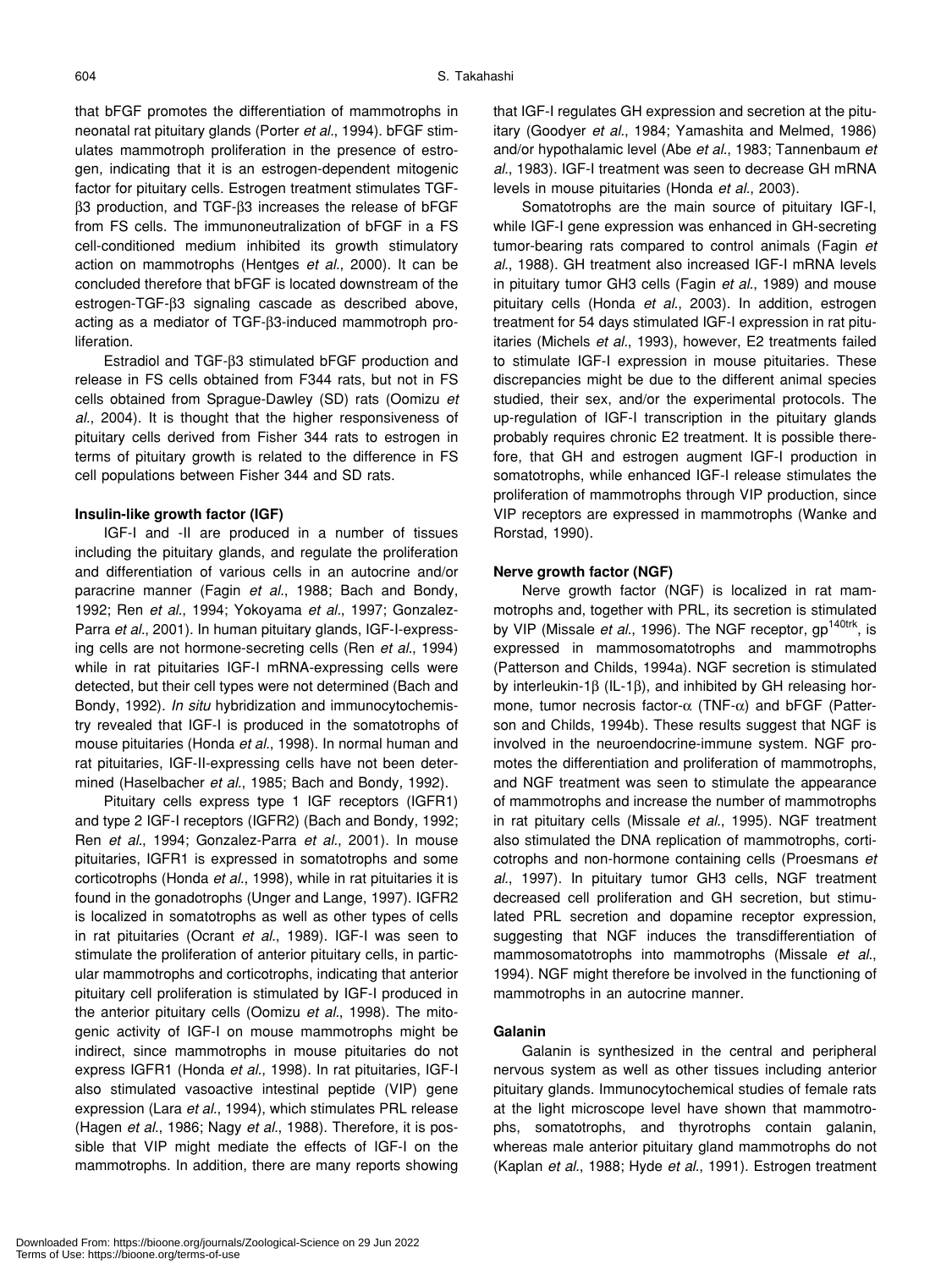is known to increase galanin mRNA production (Kaplan *et al.*, 1988; Cai *et al.*, 1998; Wynick *et al.*, 1998), and galanin receptor (galanin-2 receptors) expression has been observed in rat anterior pituitary glands (Waters and Krause, 2000). Therefore, it is possible that galanin plays a paracrine role within the pituitary gland. The targeted over-expression of galanin in mouse pituitary cells increased the number of somatotrophs and mammotrophs, and serum PRL levels (Perumal and Vrontakis, 2003). These results suggest that galanin regulates PRL secretion and the proliferation of mammotrophs.

#### **Vasoactive intestinal peptide (VIP)**

VIP is synthesized in the jejunum and colon as a gastrointestinal hormone. It is also synthesized in the anterior pituitary gland, and is localized in subpopulations of mammotrophs (Morel *et al.*, 1982; Koves *et al.*, 1990; Chew *et al.*, 1996) or other cell types (Lam *et al.*, 1989; Carrillo and Phelps, 1992). VIP controls PRL secretion possibly in an autocrine manner (Nagy *et al.*, 1988; Wanke and Rorstad, 1990; Escalada *et al.*, 1996), and is probably involved in estrogen-induced changes in pituitary glands such as PRL secretion, the proliferation of mammotrophs and TGF-β1 synthesis, since estrogen stimulates VIP synthesis and release (Gomez and Balsa, 2003).

#### **Calcitonin**

Calcitonin is synthesized in the anterior pituitary gland, and localized in the gonadotrophs of rat pituitaries (Ren *et al.*, 2001). Calcitonin receptors can also be detected in rat anterior pituitary glands (Sun *et al.*, 2002). Calcitonin inhibits PRL secretion (Shah *et al.*, 1988, 1996), and the proliferation of mammotrophs (Shah *et al.*, 1999). This inhibitory action of calcitonin on mammotroph proliferation was attenuated by the immunoneutralization of TGF-β1 with anti-TGFβ1 serum. Calcitonin stimulates TGF-β1 synthesis, and increases the number of TGF-β1-expressing cells in female rat pituitaries. This finding indicates that the antiproliferative action of calcitonin on the mammotrophs is mediated by TGF-β1 (Wang *et al.*, 2003), since TGF-β1, which is produced in mammotrophs, inhibits the proliferation of mammotrophs as described above. In rats, calcitonin synthesis is highest during the diestrus and lowest during the evening of proestrus, indicating that calcitonin gene expression is controlled by ovarian steroid hormones. Moreover, estrogen inhibits calcitonin expression, while progesterone does not, however, estrogen plus progesterone stimulates expression (Sun *et al.*, 2002). Thus, estrogen inhibits TGF-β1 expression as well as calcitonin expression, and both are involved in the inhibition of mammotroph proliferation. On the other hand, estrogen stimulates the production of stimulatory factors for mammotroph proliferation such as TGF- $\alpha$  and bFGF, leading to an increased number of mammotrophs.

#### **Tumor necrosis factor-**α **(TNF-**α**)**

TNF- $\alpha$  is synthesized in somatotrophs and intermediate

cells in rabbit pituitaries (Arras *et al.*, 1996), and TNF-α receptors have been detected in mouse pituitary cells (Kobayashi *et al.*, 1997). TNF-α induces apoptosis in somatotrophs and, in an estrogen-dependent manner, mammotrophs (Candolfi *et al.*, 2002). It also decreases PRL release (Theas *et al.*, 1998). TNF- $α$  release from pituitary glands was higher during proestrus (Theas *et al.*, 2000), thus TNF- $\alpha$  inhibits PRL secretion and mammotroph growth. This apoptotic effect of TNF- $\alpha$  plays a role in the turnover of mammotrophs during the estrous cycle in female rats and mice. As mentioned earlier, mammotrophs are the most actively proliferating cells in rat and mouse pituitaries (Takahashi, 1992). In adult female rats, the high mitotic activity of mammotrophs during estrus might lead to mammotroph growth (Takahashi *et al.*, 1984). To maintain the number of pituitary cells, particularly mammotrophs, apoptotic regulation is necessary to reduce an increasing number of mammotroph cells during the estrous cycle and lactating period. Pituitary cell apoptosis might be regulated by TGF-β1 as well as TNF-α, since TGF-β1 induces apoptosis in human pituitary tumor cells (Kulig *et al.*, 1999; Oka *et al.*, 1999).

#### **Proopiomelanocortin (POMC) peptides**

POMC is synthesized and processed by proteolytic enzymes to produce three melanocyte-stimulating hormones ( $\alpha$ ,  $\beta$ -, and γ-MSH), adrenocorticotropic hormone (ACTH) and three endorphins ( $\alpha$ -,  $\beta$ -, and  $\gamma$ -endorphins) in the anterior and intermediate lobes of pituitary glands.  $α-$ MSH is mainly produced in the intermediate lobes, while a light and electron microscopic study revealed that it is also produced in the corticotrophs of adult female rat pituitaries (Tanaka and Kurosumi, 1986). α-MSH stimulated PRL secretion and the proliferation of mammotrophs through melanocortin-3 receptor (MC3-R) (Morooka *et al.*, 1998; Matsumura *et al.*, 2003). Estrogen-induced acute PRL secretion is dependent on the neurointermediate lobe both *in vivo* (Murai and Ben-Jonathan, 1990) and *in vitro* (Ellerkmann *et al.*, 1991). It was revealed that the associated active substances are acetylated forms of α-MSH and βendorphin (Ellerkmann *et al.*, 1992a,b). Suckling-induced acute PRL release is also mediated by  $\alpha$ -MSH probably secreted from the intermediate lobes (Hill *et al.*, 1991). These results indicate that  $\alpha$ -MSH augments the release of PRL, acting as a PRL-releasing factor. However, PRLreleasing factors other than POMC peptides might be involved in PRL secretion, since other PRL-releasing factors have been found in the intermediate lobes of rats (Laudon *et al.*, 1990; Allen *et al.*, 1995).

A radiolabeled α-MSH binding study of rat anterior pituitaries showed that  $\alpha$ -MSH binding is restricted to a subset of pituitary cells (10.5%) and that all cells that bind α-MSH are mammotrophs (Zheng *et al.*, 1997). On the other hand, in immature rat pituitaries, MC3-R mRNA-expressing cells are found in cells expressing GH mRNA alone or with PRL mRNA, TSHβ mRNA or POMC mRNA (Roudbaraki *et al.*, 1999). These results suggest that MC3-R-expressing cells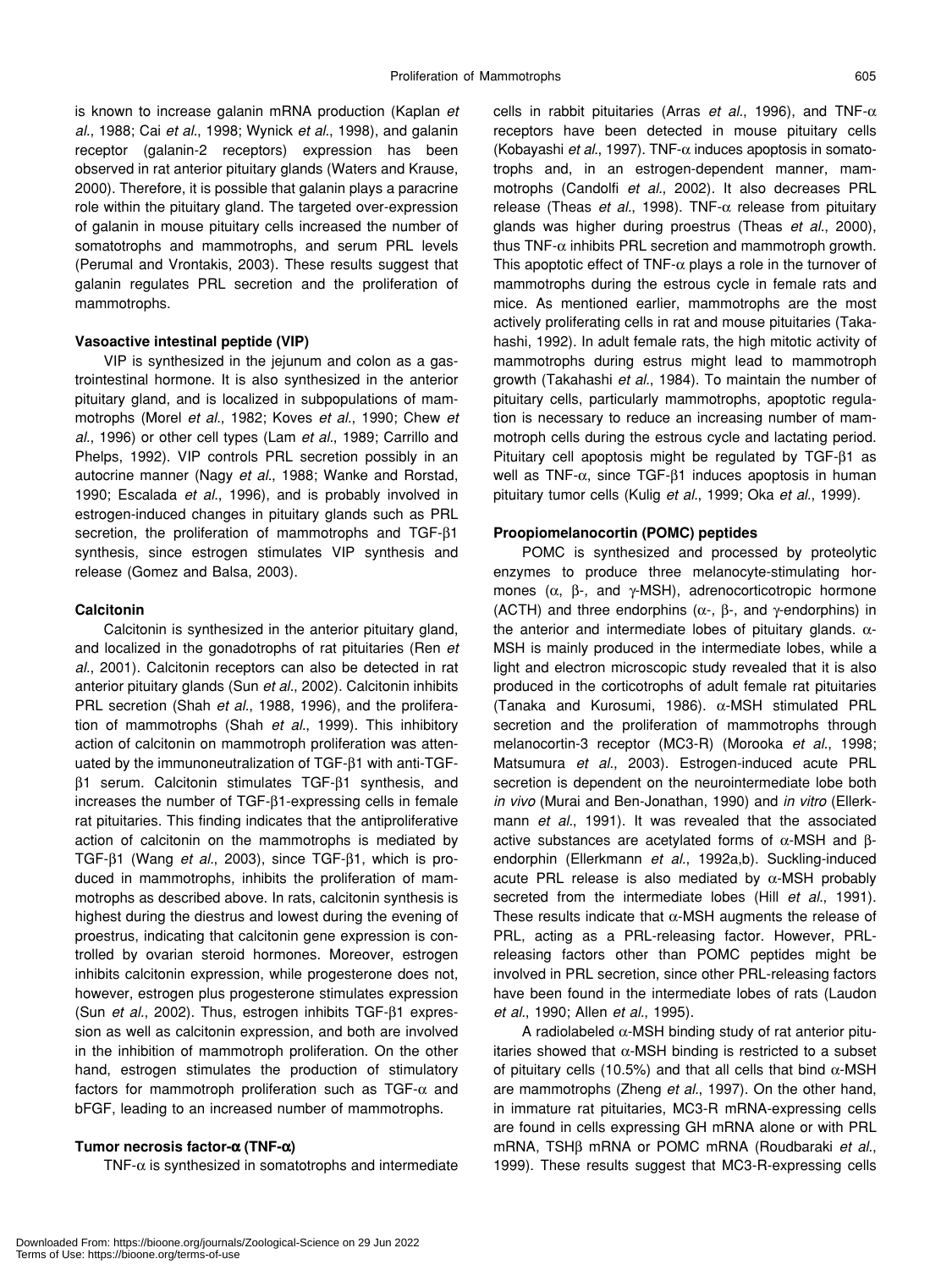vary with postnatal development of the pituitary glands. The difference between these results regarding MC3-R mRNAexpressing cell types and the proportional abundance of each cell type might be due to differences in the ages of animals used. In mice, MC3-R mRNA is localized in most mammotrophs and some somatotrophs (Matsumura *et al.*, 2003). Blood from the rat intermediate lobe to the anterior lobe flows through the portal link between the vascular network of the intermediate lobe and the sinusoidal capillaries of the anterior pituitary (Murakami *et al.*, 1985). α-MSH released from the intermediate lobe can therefore reach mammotrophs in the anterior pituitary and stimulate PRL release and cell proliferation. In rat pituitaries, mammotrophs in the central region of the anterior pituitary stimulate PRL secretion and cell proliferation in response to  $\alpha$ -MSH (Porter and Frawley, 1992). During the postnatal ontogeny period, α-MSH is clearly localized in the mouse anterior pituitary (Marcinkiewicz *et al.*, 1993), while corticotroph subpopulations in adult female rat pituitaries produce  $α$ -MSH as described above (Tanaka and Kurosumi, 1986). Therefore, it is possible that  $\alpha$ -MSH produced in the anterior pituitary controls the functioning of mammotrophs in a paracrine manner.

Tilemans *et al.* (1997) showed that γ3-MSH stimulated the proliferation of mammotrophs in aggregate immature rat pituitary cell cultures, and concluded that the mitogenic action of γ3-MSH is mediated by MC3-R. On the other hand, rat recombinant POMC (1-74) also stimulated the proliferation of mammotrophs, but was reportedly not mediated by MC3-Rs (Bert *et al.*, 1999). New γ3-MSH receptors are known to be involved in the proliferation of mammotrophs (Langouche *et al.*, 2002; Denef *et al.*, 2003).

#### **CONCLUSIONS**

With aging and under various physiological conditions,

pituitary secretory cells change in the number and proportion of each cell type. Regulation of pituitary cell proliferation and apoptosis is essential for the dynamic maintenance of pituitary cell populations. Of the pituitary cells, mammotrophs are the most actively proliferating in rats and mice (Takahashi, 1992). Estrogen controls the synthesis and release of growth factors and the expression of cell cycle associated genes, which in turn stimulate the proliferation of mammotrophs. Growth factors whose synthesis are up-regulated by estrogen directly promote DNA replication and the mitosis of mammotrophs, whereas growth factors whose synthesis are down-regulated by estrogen inhibit the mammotroph proliferation. In rat and mouse pituitaries, somatotrophs produce TGF-α, EGF, IGF-I and TNF-α, while mammotrophs produce TGF-β3, NGF, galanin and VIP. Calcitonin is synthesized in the gonadotrophs. Receptors for most of those growth factors can be detected in mammotrophs. These findings suggest that these growth factors regulate the function and proliferation of mammotrophs (Fig. 1). In addition, TGF-α, EGF, TGF-β3, bFGF, IGF-I, and galanin stimulate the DNA replication and proliferation of mammotrophs. The effect of TGF-β3 might be indirect, and mediated through bFGF. TGF- $\beta$ 3, TNF- $\alpha$  and calcitonin inhibit the DNA replication and proliferation of mammotrophs. TNF- $\alpha$  is also an apoptotic factor for mammotrophs. The anti-proliferative action of calcitonin on mammotrophs might be mediated by TGF-β3.

The growth factors produced in pituitary glands act on pituitary cells as local mediators of estrogenic actions, and are involved in the regulation of pituitary cell turnover. It is not clear which is the primary factor involved in the regulation of mammotroph proliferation, however, these findings suggest that intrapituitary cell-to-cell interactions as well as hypothalamic and peripheral target tissue inputs play an important role in the control of pituitary secretory cells (Fig. 2).



**Fig. 1.** Summary of stimulatory and inhibitory factors for mammotroph proliferation in rat and mouse pituitaries. Cell types of pituitary cells expressing each factor are shown in parentheses. GH, somatotroph; PRL, mammotroph, FS, folliculostellate cell; GTH, gonadotroph. VIP stimulates prolactin release, but its stimulatory role for mammotroph proliferation has not been clarified. References are cited and discussed in the text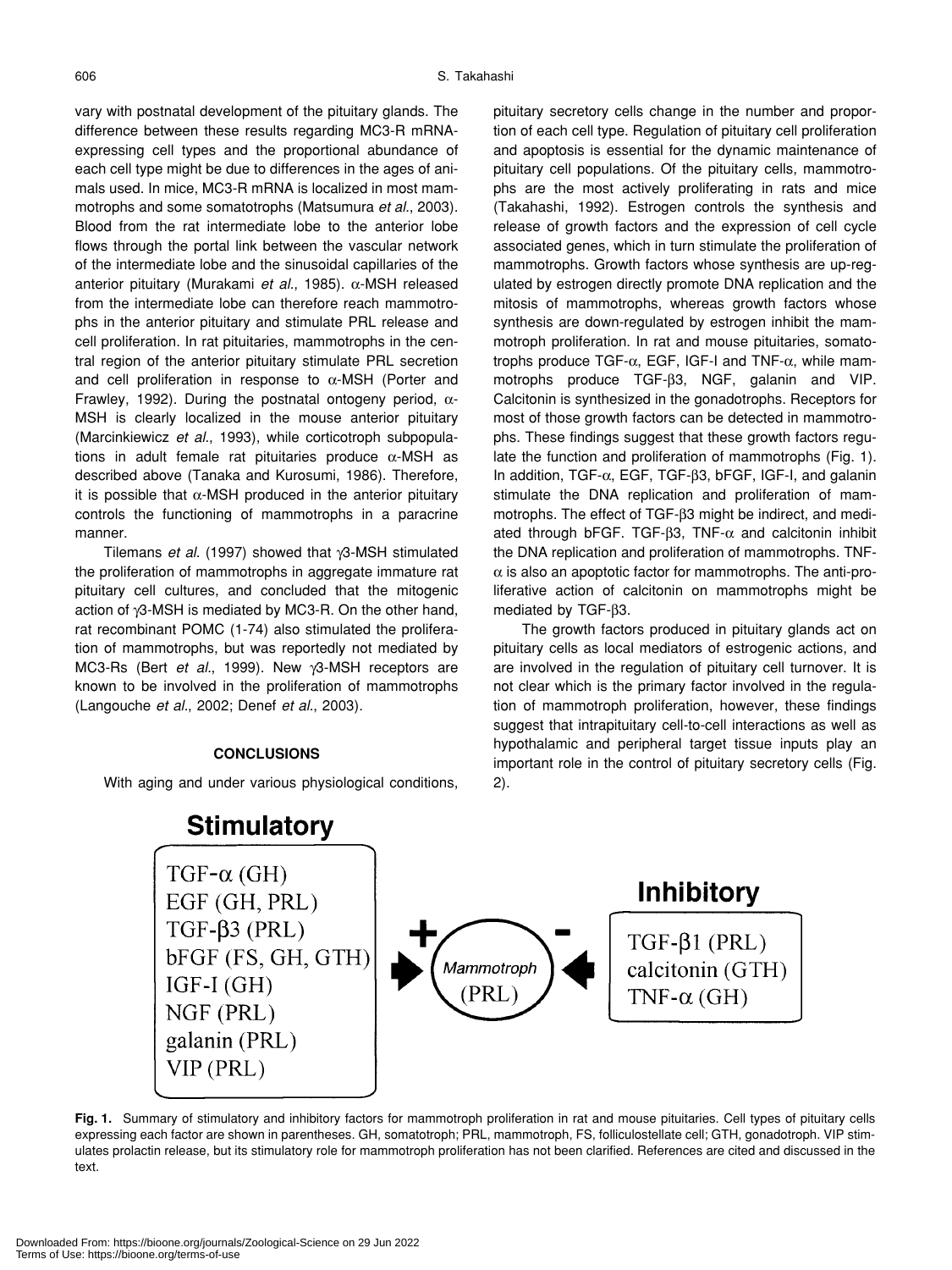

**Fig. 2.** Regulatory system of proliferation and function of anterior pituitary cells. Anterior pituitary cells are controlled by hypothalamic hormones and peripheral hormones secreted from peripheral target glands. Circles in *Brain* indicate neurons, and those in *Pituitary* and *Target gland* indicate endocrine cells. Arrows indicate flows of signaling molecules (neurotransmitters, hormones and growth factors etc.). The anterior pituitary cells are also controlled by growth factors secreted from neighboring pituitary cells in a paracrine manner (intrapituitary cell-to-cell interaction). Mammotroph proliferation is regulated by various growth factors synthesized in pituitary glands (Fig. 1) as well as hypothalamic dopamine and ovarian estrogen.

#### **REFERENCES**

- Aanestad M, Røtnes JS, Torjesen PA, Haug E, Sand O, Bjøro T (1993) Epidermal growth factor stimulates the prolactin synthesis and secretion in rat pituitary cells in culture ( $GH_4C_1$  cells) by increasing the intracellular concentration of free calcium. Acta Endocrinol 128: 361–366
- Abe H, Molitch ME, Van Wyk J, Underwood LE (1983) Human growth hormone and somatomedin C suppress the spontaneous release of growth hormone in unanesthetized rats. Endocrinology 113: 1319–1324
- Abraham EJ, Faught WJ, Frawley LS (1998) Transforming growth factor β1 is a paracrine inhibitor of prolactin gene expression. Endocrinology 139: 5174–5181
- Allen DL, Low MJ, Allen RG, Ben-Jonathan N (1995) Identification of two classes of prolactin-releasing factors in intermediate lobe tumors from transgenic mice. Endocrinology 136: 3093–3099
- Amano O, Yoshitake Y, Nishikawa K, Iseki S (1993) Immunocytochemical localization of basic fibroblast growth factor in the rat pituitary gland. Arch Histol Cytol 56: 269–276
- Armstrong J, Childs GV (1997a) Changes in expression of epidermal growth factor receptors by anterior pituitary cells during the estrous cycle: cyclic expression by gonadotropes. Endocrinology 138: 1903–1908
- Armstrong JL, Childs GV (1997b) Regulation of expression of epidermal growth factor receptors in gonadotropes by epidermal growth factor and estradiol: studies in cycling female rats. Endocrinology 138: 5434–5441
- Arras M, Hoche A, Bohle R, Eckert P, Riedel W, Schaper J (1996)

Tumor necrosis factor- $\alpha$  in macrophages of heart, liver, kidney, and in the pituitary gland. Cell Tissue Res 285: 39–49

- Bach MA, Bondy CA (1992) Anatomy of the pituitary insulin-like growth factor system. Endocrinology 131: 2588–2594
- Behringer RR, Mathews LS, Palmiter RD, Brinster RL (1988) Dwarf mice produced by genetic ablation of growth hormone-expressing cells. Genes Dev 2: 453–461
- Bert C, Vande Vijver V, Andries M, Verhaert P, Proost P, De Vreese B, Van Beeumen J, Vankelecom H, Denef C (1999) Production of recombinant rat proopiomelanocortin 1–74 and characterization of its mitogenic action on pituitary lactotrophs. Mol Cell Endocrinol 154: 111–122
- Boockfor FR, Hoeffler JP, Frawley LS (1986) Estradiol induces a shift in cultured cells that release prolactin or growth hormone. Am J Physiol 250: E103–E105
- Borgundvaag B, Kudlow JE, Mueller SG, George SR (1992) Dopamine receptor activation inhibits estrogen-stimulated transforming growth factor- $\alpha$  gene expression and growth in anterior pituitary, but not in uterus. Endocrinology 130: 3453– 3458
- Borrelli E, Heyman RA, Arias C, Sawchenko PE, Evans RM (1989) Transgenic mice with inducible dwarfism. Nature 339: 538–541
- Burns G, Sarkar DK (1993) Transforming growth factor β1-like immunoreactivity in the pituitary gland of the rat: effect of estrogen. Endocrinology 133: 1444–1449
- Cai A, Bowers RC, Moore JPJ, Hyde JF (1998) Function of galanin in the anterior pituitary of estrogen-treated Fischer 344 rats: autocrine and paracrine regulation of prolactin secretion. Endocrinology 139: 2452–2458
- Candolfi M, Zaldivar V, De Laurentiis A, Jaita G, Pisera D, Seilicovich A (2002) TNF- $\alpha$  induces apoptosis of lactotropes from female rats. Endocrinology 143: 3611–3617
- Carrillo AJ, Phelps CJ (1992) Quantification of vasoactive intestinal peptide immunoreactivity in the anterior pituitary glands of intact male and female, ovariectomized, and estradiol benzoate-treated rats. Endocrinology 131: 964–969
- Chew LJ, Seah V, Murphy D, Carter D (1996) Anterior pituitary vasoactive intestinal peptide mRNA is colocalised with prolactin mRNA in hyperoestrogenised rats. J Mol Endocrinol 16: 211– 220
- Dasen JS, O'Connell SM, Flynn SE, Treier M, Gleiberman AS, Szeto DP, Hooshmand F, Aggarwal AK, Rosenfeld MG (1999) Reciprocal interactions of Pit1 and GATA2 mediate signaling gradient-induced determination of pituitary cell types. Cell 97: 587–598
- De A, Morgan TE, Speth RC, Boyadjieva N, Sarkar DK (1996) Pituitary lactotrope expresses transforming growth factor β (TGF β) type II receptor mRNA and protein and contains 125I-TGF β 1 binding sites. J Endocrinol 149: 19–27
- Denef C (1994). Paracrine mechanisms in the pituitary. In "The Pituitary Gland" Ed by H Imura, Raven Press, Ltd., New York, pp 351–378
- Denef C, Lu J, Swinnen E (2003) γ-MSH peptides in the pituitary: effects, target cells, and receptors. Ann NY Acad Sci 994: 123– 132
- Ellerkmann E, Nagy GM, Frawley LS (1991) Rapid augmentation of prolactin cell number and secretory capacity by an estrogeninduced factor released from the neurointermediate lobe. Endocrinology 129: 838–842
- Ellerkmann E, Nagy GM, Frawley LS (1992a) α-melanocyte-stimulating hormone is a mammotrophic factor released by neurointermediate lobe cells after estrogen treatment. Endocrinology 130: 133–138
- Ellerkmann E, Porter TE, Nagy GM, Frawley LS (1992b) N-acetylation is required for the lactotrope recruitment activity of  $\alpha$ -melanocyte-stimulating hormone and β-endorphin. Endocrinology 131: 566–570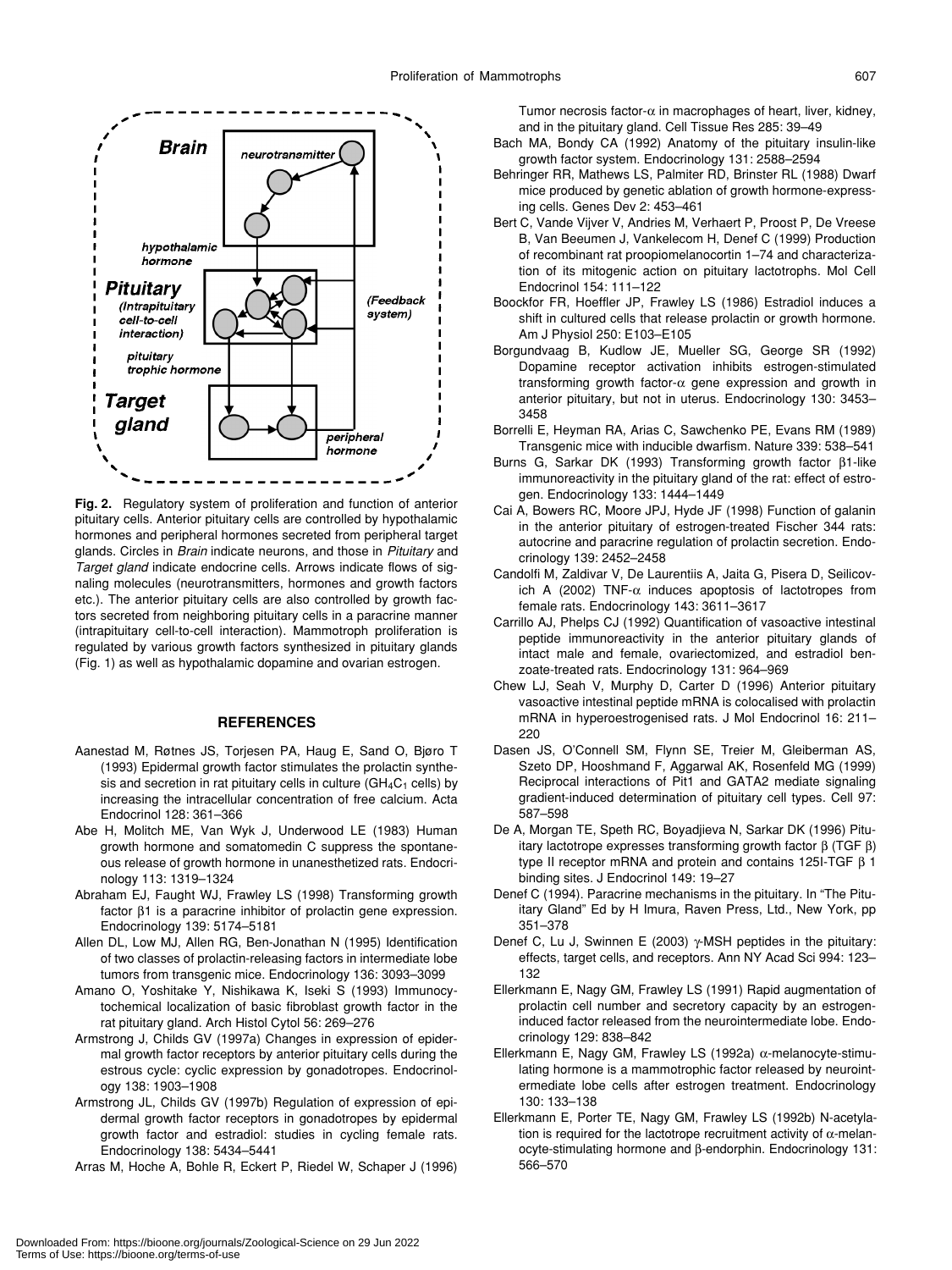- Escalada J, Cacicedo L, Ortego J, Melian E, Sanchez-Franco F (1996) Prolactin gene expression and secretion during pregnancy and lactation in the rat: role of dopamine and vasoactive intestinal peptide. Endocrinology 137: 631–637
- Fagin JA, Brown A, Melmed S (1988) Regulation of pituitary insulinlike growth factor-I messenger ribonucleic acid levels in rats harboring somatomammotropic tumors: implications for growth hormone autoregulation. Endocrinology 122: 2204–2210
- Fagin JA, Fernandez-Mejia C, Melmed S (1989) Pituitary insulin-like growth factor-I gene expression: regulation by triiodothyronine and growth hormone. Endocrinology 125: 2385–2391
- Fan X, Childs GV (1995) Epidermal growth factor and transforming growth factor-α messenger ribonucleic acids and their receptors in the rat anterior pituitary: localization and regulation. Endocrinology 136: 2284–2293
- Felix R, Meza U, Cota G (1995) Induction of classical lactotropes by epidermal growth factor in rat pituitary cell cultures. Endocrinology 136: 939–946
- Ferrara N, Schweigerer L, Neufeld G, Mitchell R, Gospodarowicz D (1987) Pituitary follicular cells produce basic fibroblast growth factor. Proc Natl Acad Sci USA 84: 5773–5777
- Finley EL, King JS, Ramsdell JS (1994) Human pituitary somatotropes express transforming growth factor-α and its receptor. J Endocrinol 141: 547–554
- Foster JS, Henley DC, Ahamed S, Wimalasena J (2001) Estrogens and cell-cycle regulation in breast cancer. Trends Endocrinol Metab 12: 320–327
- Frawley LS, Boockfor FR (1991) Mammosomatotropes: presence and functions in normal and neoplastic pituitary tissue. Endocr Rev 12: 337–355
- Frost SJ, Simpson DJ, Farrell WE (2001) Decreased proliferation and cell cycle arrest in neoplastic rat pituitary cells is associated with transforming growth factor-β1-induced expression of p15/INK4B. Mol Cell Endocrinol 176: 29–37
- Gage PJ, Brinkmeier ML, Scarlett LM, Knapp LT, Camper SA, Mahon KA (1996) The Ames dwarf gene, *df*, is required early in pituitary ontogeny for the extinction of Rpx transcription and initiation of lineage-specific cell proliferation. Mol Endocrinol 10: 1570–1581
- Goda H, Sakai T, Kurosumi M, Inoue K (1998) Prolactin-producing cells differentiate from G0/G1-arrested somatotrophs *in vitro*: an analysis of cell cycle phases and mammotroph differentiation. Endocr J 45: 725–735
- Gomez O, Balsa JA (2003) Autocrine/paracrine action of pituitary vasoactive intestinal peptide on lactotroph hyperplasia induced by estrogen. Endocrinology 144: 4403–4409
- Gonzalez-Parra S, Argente J, Chowen JA, van Kleffens M, van Neck JW, Lindenbeigh-Kortleve DJ, Drop SL (2001) Gene expression of the insulin-like growth factor system during postnatal development of the rat pituitary gland. J Neuroendocrinol 13: 86–93
- Goodyer CG, De Stephano L, Guyda HJ, Posner BI (1984) Effects of insulin-like growth factors on adult male rat pituitary function in tissue culture. Endocrinology 115: 1568–1576
- Gospodarowicz D, Ferrara N (1989) Fibroblast growth factor and the control of pituitary and gonad development and function. J Steroid Biochem 32: 183–191
- Hagen TC, Arnaout MA, Scherzer WJ, Martinson DR, Garthwaite TL (1986) Antisera to vasoactive intestinal polypeptide inhibit basal prolactin release from dispersed anterior pituitary cells. Neuroendocrinology 43: 641–645
- Haggi ES, Torres AI, Maldonado CA, Aoki A (1986) Regression of redundant lactotrophs in rat pituitary gland after cessation of lactation. J Endocrinol 111: 367–373
- Haselbacher GK, Schwab ME, Pasi A, Humbel RE (1985) Insulinlike growth factor II (IGF II) in human brain: regional distribution of IGF II and of higher molecular mass forms. Proc Natl Acad

Sci USA 82: 2153–2157

- Hentges S, Boyadjieva N, Sarkar DK (2000) Transforming growth factor-β3 stimulates lactotrope cell growth by increasing basic fibroblast growth factor from folliculo-stellate cells. Endocrinology 141: 859–867
- Hentges S, Pastorcic M, De A, Boyadjieva N, Sarkar DK (2000) Opposing actions of two transforming growth factor-β isoforms on anterior lactotropic cell proliferation. Endocrinology 141: 1528–1535
- Hill JB, Nagy GM, Frawley LS (1991) Suckling unmasks the stimulatory effect of dopamine on prolactin release: possible role for αmelanocyte-stimulating hormone as a mammotrope responsiveness factor. Endocrinology 129: 843–847
- Honda J, Manabe Y, Matsumura R, Takeuchi S, Takahashi S (2003) IGF-I regulates pro-opiomelanocortin and GH gene expression in the mouse pituitary gland. J Endocrinol 178: 71– 82
- Honda J, Oomizu S, Kiuchi Y, Komatsu N, Takeuchi S, Takahashi S (2000) Identification of epidermal growth factor mRNA-expressing cells in the mouse anterior pituitary. Neuroendocrinology 71: 155–162
- Honda J, Takeuchi S, Fukamachi H, Takahashi S (1998) Insulin-like growth factor-I and its receptor in mouse pituitary glands. Zool Sci 15: 573–579
- Hyde JF, Engle MG, Maley BE (1991) Colocalization of galanin and prolactin within secretory granules of anterior pituitary cells in estrogen-treated Fischer 344 rats. Endocrinology 129: 270–276
- Inoue K, Sakai T (1991) Conversion of growth hormone-secreting cells into prolactin-secreting cells and its promotion by insulin and insulin-like growth factor-1 *in vitro*. Exp Cell Res 195: 53– 58
- Kakeya T, Takeuchi S, Takahashi S (2000) Epidermal growth factor, insulin, and estrogen stimulate development of prolactin-secreting cells in cultures of GH3 cells. Cell Tissue Res 299: 237–243
- Kakeya T, Takeuchi S, Takahashi S (2002) Induction of mammotroph development by a combination of epidermal growth factor, insulin, and estradiol-17β in rat pituitary tumor GH3 cells. Zool Sci 19: 789–795
- Kaplan LM, Gabriel SM, Koenig JI, Sunday ME, Spindel ER, Martin JB, Chin WW (1988) Galanin is an estrogen-inducible, secretory product of the rat anterior pituitary. Proc Natl Acad Sci USA 85: 7408–7412
- Kineman RD, Faught WJ, Frawley LS (1992) Steroids can modulate transdifferentiation of prolactin and growth hormone cells in bovine pituitary cultures. Endocrinology 130: 3289–3294
- Kobayashi H, Fukata J, Murakami N, Usui T, Ebisui O, Muro S, Hanaoka I, Inoue K, Imura H, Nakao K (1997) Tumor necrosis factor receptors in the pituitary cells. Brain Res 758: 45–50
- Kobrin MS, Asa SL, Samsoondar J, Kudlow JE (1987) α-transforming growth factor in the bovine anterior pituitary gland: secretion by dispersed cells and immunohistochemical localization. Endocrinology 121: 1412–1416
- Koves K, Gottschall PE, Gorcs T, Scammell JG, Arimura A (1990) Presence of immunoreactive vasoactive intestinal polypeptide in anterior pituitary of normal male and long term estrogentreated female rats: a light microscopic immunohistochemical study. Endocrinology 126: 1756–1763
- Kudlow JE, Kobrin MS (1984) Secretion of epidermal growth factorlike mitogens by cultured cells from bovine anterior pituitary glands. Endocrinology 115: 911–917
- Kulig E, Jin L, Qian X, Horvath E, Kovacs K, Stefaneanu L, Scheithauer BW, Lloyd RV (1999) Apoptosis in nontumorous and neoplastic human pituitaries: expression of the Bcl-2 family of proteins. Am J Pathol 154: 767–774
- Lam KS, Lechan RM, Minamitani N, Segerson TP, Reichlin S (1989) Vasoactive intestinal peptide in the anterior pituitary is increased in hypothyroidism. Endocrinology 124: 1077–1084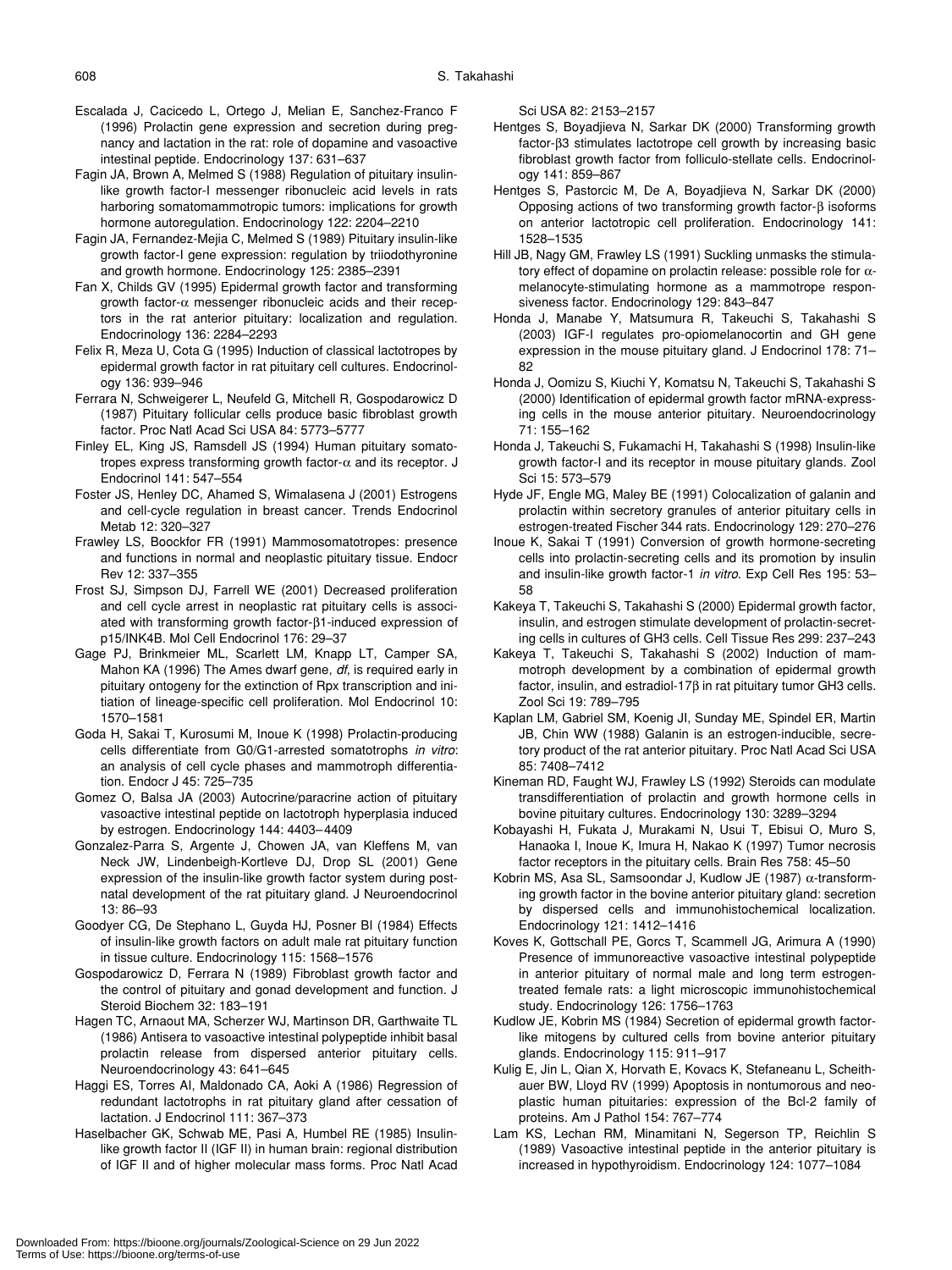- Langouche L, Pals K, Denef C (2002) Structure-activity relationship and signal transduction of γ-MSH peptides in GH3 cells: further evidence for a new melanocortin receptor. Peptides 23: 1077– 1086
- Lara JI, Lorenzo MJ, Cacicedo L, Tolón RM, Balsa JA, López-Fernández J, Sánchez-Franco F (1994) Induction of vasoactive intestinal peptide gene expression and prolactin secretion by insulin-like growth factor I in rat pituitary cells: evidence for an autoparacrine regulatory system. Endocrinology 135: 2526– 2532
- Larson GH, Koos RD, Sortino MA, Wise PM (1990) Acute effect of basic fibroblast growth factor on secretion of prolactin as assessed by the reverse hemolytic plaque assay. Endocrinology 126: 927–932
- Laudon M, Grossman DA, Ben-Jonathan N (1990) Prolactin-releasing factor: cellular origin in the intermediate lobe of the pituitary. Endocrinology 126: 3185–3192
- Lazar LM, Blum M (1992) Regional distribution and developmental expression of epidermal growth factor and transforming growth factor- $\alpha$  mRNA in mouse brain by a quantitative nuclease protection assay. J Neurosci 12: 1688–1697
- Li S, Crenshaw EB, 3rd, Rawson EJ, Simmons DM, Swanson LW, Rosenfeld MG (1990) Dwarf locus mutants lacking three pituitary cell types result from mutations in the POU-domain gene pit-1. Nature 347: 528–533
- Lloyd HM, Meares JD, Jacobi J (1975) Effects of oestrogen and bromocryptine on *in vivo* secretion and mitosis in prolactin cells. Nature 225: 497–498
- Mallo F, Wilson E, Whorwood CB, Singh S, Sheppard MC (1995) Basic and acidic fibroblast growth factor increase prolactin mRNA in a dose-dependent and specific manner in GH3 cells. Mol Cell Endocrinol 114: 117–125
- Marcinkiewicz M, Day R, Seidah NG, Chretien M (1993) Ontogeny of the prohormone convertases PC1 and PC2 in the mouse hypophysis and their colocalization with corticotropin and  $\alpha$ melanotropin. Proc Natl Acad Sci USA 90: 4922–4926
- Marin F, Boya J (1995) Immunocytochemical localization of basic fibroblast growth factor in the human pituitary gland. Neuroendocrinology 62: 523–529
- Massague J (1990) Transforming growth factor-α: A model for membrane-anchored growth factors. J Biol Chem 265: 21393– 21396
- Matsumura R, Takagi C, Kakeya T, Okuda K, Takeuchi S, Takahashi S (2003)  $\alpha$ -Melanocyte-stimulating hormone stimulates prolactin secretion through melanocortin-3 receptors expressed in mammotropes in the mouse pituitary. Neuroendocrinology 78: 96–104
- McAndrew J, Paterson AJ, Asa SL, McCarthy KJ, Kudlow JE (1995) Targeting of transforming growth factor-α expression to pituitary lactotrophs in transgenic mice results in selective lactotroph proliferation and adenomas. Endocrinology 136: 4479– 4488
- Michels KM, Lee W-H, Seltzer A, Saavedra JM, Bondy CA (1993) Up-regulation of pituitary [<sup>125</sup>I]insulin-like growth factor-I (IGF-I) binding and IGF binding protein-2 and IGF-I gene expression by estrogen. Endocrinology 132: 23–29
- Missale C, Boroni F, Frassine M, Caruso A, Spano P (1995) Nerve growth factor promotes the differentiation of pituitary mammotroph cells in vitro. Endocrinology 136: 1205–1213
- Missale C, Boroni F, Sigala S, Buriani A, Fabris M, Leon A, Dal Toso R, Spano P (1996) Nerve growth factor in the anterior pituitary: localization in mammotroph cells and cosecretion with prolactin by a dopamine-regulated mechanism. Proc Natl Acad Sci USA 93: 4240–4245
- Missale C, Boroni F, Sigala S, Zanellato A, Toso RD, Balsari A, Spano P (1994) Nerve growth factor directs differentiation of the bipotential cell line GH-3 into the mammotroph phenotype.

Endocrinology 135: 290–298

- Morel G, Besson J, Rosselin G, Dubois PM (1982) Ultrastructural evidence for endogenous vasoactive intestinal peptide-like immunoreactivity in the pituitary gland. Neuroendocrinology 34: 85–89
- Morooka Y, Oomizu S, Takeuchi S, Takahashi S (1998) Augmentation of prolactin release by  $\alpha$ -melanocyte stimulating hormone is possibly mediated by melanocortin 3-receptors in the mouse anterior pituitary cells. Zool Sci 15: 567–572
- Mouihate A, Lestage J (1995) Estrogen increases the release of epidermal growth factor from individual pituitary cells in female rats. J Endocrinol 146: 495–500
- Mueller SG, Kudlow JE (1991) Transforming growth factor-β (TGF β) inhibits TGF  $\alpha$  expression in bovine anterior pituitary-derived cells. Mol Endocrinol 5: 1439–1446
- Murai I, Ben-Jonathan N (1990) Acute stimulation of prolactin release by estradiol: mediation by the posterior pituitary. Endocrinology 126: 3179–3184
- Murakami T, Ohtsuka A, Taguchi T, Kikuta A, Ohtani O (1985) Blood vascular bed of the rat pituitary intermediate lobe, with special reference to its development and portal drainage into the anterior lobe. A scanning electron microscope study of vascular casts. Arch Histol Jpn 48: 69–87
- Nagy G, Mulchahey JJ, Neill JD (1988) Autocrine control of prolactin secretion by vasoactive intestinal peptide. Endocrinology 122: 364–366
- Ocrant I, Valentino KL, Hoffman AR, Hintz RL, Wilson DM, Rosenfeld RG (1989) Structural characterization and immunohistochemical localization of receptors for insulin-like growth factor II in the rat pituitary gland. Neuroendocrinology 49: 248–254
- Oishi Y, Okuda M, Takahashi H, Fujii T, Morii S (1993) Cellular proliferation in the anterior pituitary gland of normal adult rats: influence of sex, estrous cycle, and circadian change. Anat Rec 235: 111–120
- Oka H, Jin L, Kulig E, Scheithauer BW, Lloyd RV (1999) Pituitary adenylate cyclase-activating polypeptide inhibits transforming growth factor-β1-induced apoptosis in a human pituitary adenoma cell line. Am J Pathol 155: 1893–1900
- Olson LE, Dasen JS, Ju BG, Tollkuhn J, Rosenfeld MG (2003) Paired-like repression/activation in pituitary development. Recent Prog Horm Res 58: 249–261
- Oomizu S, Chaturvedi K, Sarkar DK (2004) Folliculostellate cells determine the susceptibility of lactotropes to estradiol's mitogenic action. Endocrinology 145: 1473–1480
- Oomizu S, Honda J, Takeuchi S, Kakeya T, Masui T, Takahashi S (2000) Transforming growth factor- $\alpha$  stimulates proliferation of mammotrophs and corticotrophs in the mouse pituitary. J Endocrinol 165: 493–501
- Oomizu S, Takahashi S (1996) Insulin stimulates the proliferation of mouse anterior pituitary cells *in vitro*. Biomed Res 17: 365–371
- Oomizu S, Takeuchi S, Takahashi S (1998) Stimulatory effect of insulin-like growth factor I on proliferation of mouse pituitary cells in serum-free culture. J Endocrinol 157: 53–62
- Patterson JC, Childs GV (1994a) Nerve growth factor and its receptor in the anterior pituitary. Endocrinology 135: 1689–1696
- Patterson JC, Childs GV (1994b) Nerve growth factor in the anterior pituitary: regulation of secretion. Endocrinology 135: 1697– 1704
- Perumal P, Vrontakis ME (2003) Transgenic mice over-expressing galanin exhibit pituitary adenomas and increased secretion of galanin, prolactin and growth hormone. J Endocrinol 179: 145– 154
- Pestell RG, Albanese C, Reutens AT, Segall JE, Lee RJ, Arnold A (1999) The cyclins and cyclin-dependent kinase inhibitors in hormonal regulation of proliferation and differentiation. Endocr Rev 20: 501–534
- Porter TE, Frawley LS (1992) Neurointermediate lobe peptides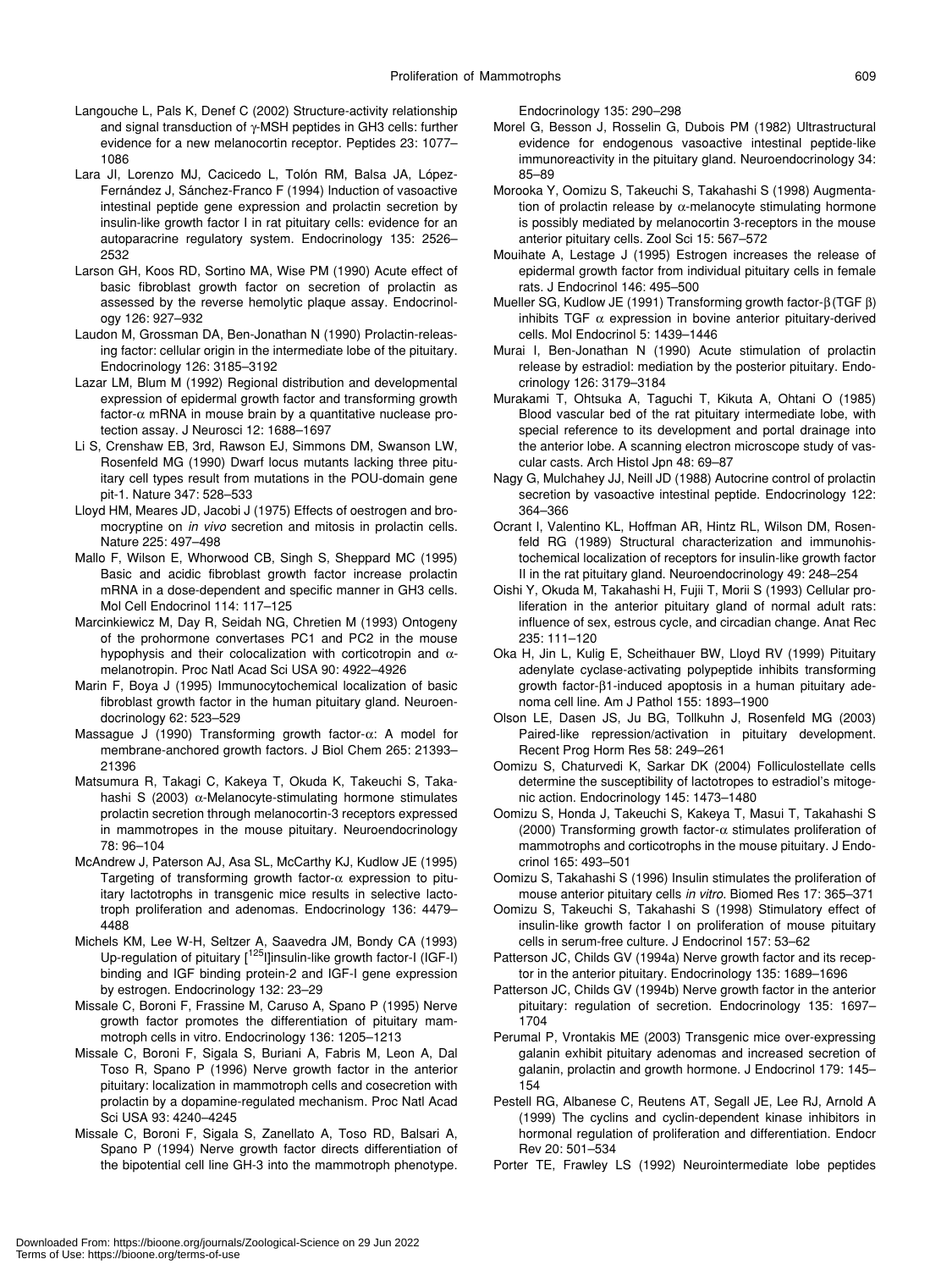recruit prolactin-secreting cells exclusively within the central region of the adenohypophysis. Endocrinology 131: 2649–2652

- Porter TE, Wiles CD, Frawley LS (1993) Lactotrope differentiation in rats is modulated by a milk-borne signal transferred to the neonatal circulation. Endocrinology 133: 1284–1291
- Porter TE, Wiles CD, Frawley LS (1994) Stimulation of lactotrope differentiation in *in vitro* by fibroblast growth factor. Endocrinology 134: 164–168
- Proesmans M, Van Bael A, Andries M, Denef C (1997) Mitogenic effects of nerve growth factor on different cell types in reaggregate cell cultures of immature rat pituitary. Mol Cell Endocrinol 134: 119–127
- Qian X, Jin L, Grande JP, Lloyd RV (1996) Transforming growth factor-β and p27 expression in pituitary cells. Endocrinology 137: 3051–3060
- Ramsdell JS (1991) Transforming growth factor-α and -β are potent and effective inhibitors of GH4 pituitary tumor cell proliferation. Endocrinology 128: 1981–1990
- Ray D, Melmed S (1997) Pituitary cytokine and growth factor expression and action. Endocr Rev 18: 206–228
- Ren P, Schelthauer B, W, Halper J (1994) Immunohistological localization of TGFα, EGF, IGF-I, and TGFβ in the normal human pituitary gland. Endocr Pathol 5: 40–48
- Ren Y, Chien J, Sun YP, Shah GV (2001) Calcitonin is expressed in gonadotropes of the anterior pituitary gland: its possible role in paracrine regulation of lactotrope function. J Endocrinol 171: 217–228
- Renner U, Pagotto U, Arzt E, Stalla GK (1996) Autocrine and paracrine roles of polypeptide growth factors, cytokines and vasogenic substances in normal and tumors pituitary function and growth: a review. Eur J Endocrinol 135: 515–532
- Roh M, Paterson AJ, Asa SL, Chin E, Kudlow JE (2001) Stage-sensitive blockade of pituitary somatomammotrope development by targeted expression of a dominant negative epidermal growth factor receptor in transgenic mice. Mol Endocrinol 15: 600–613
- Roudbaraki M, Lorsignol A, Langouche L, Callewaert G, Vankelecom H, Denef C (1999) Target cells of γ3-melanocyte-stimulating hormone detected through intracellular  $Ca<sup>2+</sup>$  responses in immature rat pituitary constitute a fraction of all main pituitary cell types, but mostly express multiple hormone phenotypes at the messenger ribonucleic acid level. Refractoriness to melanocortin-3 receptor blockade in the lacto-somatotroph lineage. Endocrinology 140: 4874–4885
- Sarkar DK, Kim KH, Minami S (1992) Transforming growth factor-β 1 messenger RNA and protein expression in the pituitary gland: its action on prolactin secretion and lactotropic growth. Mol Endocrinol 6: 1825–1833
- Sasaki F, Iwama Y (1988) Sex difference in prolactin and growth hormone cells in mouse adenohypophysis: stereological, morphometric, and immunohistochemical studies by light and electron microscopy. Endocrinology 123: 905–912
- Schechter J, Stauber C, Windle JJ, Mellon P (1995) Basic fibroblast growth factor: the neurotrophic factor influencing the ingrowth of neural tissue into the anterior pituitary of  $\alpha$ -T7 transgenic mice? Neuroendocrinology 61: 622–627
- Schechter J, Weiner R (1991) Changes in basic fibroblast growth factor coincident with estradiol-induced hyperplasia of the anterior pituitaries of Fischer 344 and Sprague-Dawley rats. Endocrinology 129: 2400–2408
- Schwartz J (2000) Intercellular communication in the anterior pituitary. Endocr Rev 21: 488–513
- Schwartz J, Cherny R (1992) Intercellular communication within the anterior pituitary influencing the secretion of hypophysial hormones. Endocr Rev 13: 453–475
- Scully KM, Rosenfeld MG (2002) Pituitary development: regulatory codes in mammalian organogenesis. Science 295: 2231–2235
- Shah GV, Chien J, Sun YP, Puri S, Ravindra R (1999) Calcitonin inhibits anterior pituitary cell proliferation in the adult female rats. Endocrinology 140: 4281–4291
- Shah GV, Epand RM, Orlowski RC (1988) Calcitonin inhibition of prolactin secretion in isolated rat pituitary cells. J Endocrinol 116: 279–286
- Shah GV, Pedchenko V, Stanley S, Li Z, Samson WK (1996) Calcitonin is a physiological inhibitor of prolactin secretion in ovariectomized female rats. Endocrinology 137: 1814–1822
- Sharma S, Oomizu S, Kakeya T, Masui T, Takeuchi S, Takahashi S (2003) Gene expression and the physiological role of transforming growth factor- $\alpha$  in the mouse pituitary. Zool Sci 20: 83– 89
- Shirasawa N, Yoshimura F (1982) Immunohistochemical and electron microscopical studies of mitotic adenohypophysial cells in different ages of rats. Anat Embryol 165: 51–61
- Sirbasku DA (1978) Estrogen induction of growth factors specific for hormone-responsive mammary, pituitary, and kidney tumor cells. Proc Natl Acad Sci USA 75: 3786–3790
- Sornson MW, Wu W, Dasen JS, Flynn SE, Norman DJ, O'Connell SM, Gukovsky I, Carriere C, Ryan AK, Miller AP, Zuo L, Gleiberman AS, Andersen B, Beamer WG, Rosenfeld MG (1996) Pituitary lineage determination by the Prophet of Pit-1 homeodomain factor defective in Ames dwarfism. Nature 384: 327–333
- Sun YP, Lee TJ, Shah GV (2002) Calcitonin expression in rat anterior pituitary gland is regulated by ovarian steroid hormones. Endocrinology 143: 4056–4064
- Sutherland RL, Watts CKW, Clarke CL (1988). Oestrogen actions. In "Hormones and Their actions, Part I" Ed by BA Cooke, RJB King and HJ van der Molen, Elsevier Science Publishers BV (Biomedical Division), Amsterdam, pp 197–215
- Takahashi S (1992) Heterogeneity and development of somatotrophs and mammotrophs in the rat. Zool Sci 9: 901–924
- Takahashi S (1995) Development and heterogeneity of prolactin cells. Int Rev Cytol 157: 33–98
- Takahashi S, Kawashima S (1982) Age-related changes in prolactin cell percentage and serum prolactin levels in intact and neonatally gonadectomized male and female rats. Acta Anat 113: 211–217
- Takahashi S, Kawashima S (1987) Proliferation of prolactin cells in the rat: effects of estrogen and bromocryptine. Zool Sci 4: 855– 860
- Takahashi S, Okazaki K, Kawashima S (1984) Mitotic activity of prolactin cells in the pituitary glands of male and female rats of different ages. Cell Tissue Res 235: 497–502
- Takahashi S, Sharma S, Oomizu S, Honda J, Takeuchi S (2002) Intrapituitary regulatory system of mammotrophs in the mouse. Arch Physiol Biochem 110: 34–41
- Tanaka S, Kurosumi K (1986) Differential subcellular localization of ACTH and  $\alpha$ -MSH in corticotropes of the rat anterior pituitary. Cell Tissue Res 243: 229–238
- Tannenbaum GS, Guyda HJ, Posner BI (1983) Insulin-like growth factors: a role in growth hormone negative feedback and body weight regulation via brain. Science 220: 77–79
- Theas MS, De Laurentis A, Lasaga M, Pisera D, Duvilanski BH, Seilcovich A (1998) Effect of lipopolysaccharide on tumor necrosis factor and prolactin release from rat anterior pituitary cells. Endocrine 8: 241–245
- Theas S, Pisera D, Duvilanski B, De Laurentiis A, Pampillo M, Lasaga M, Seilicovich A (2000) Estrogens modulate the inhibitory effect of tumor necrosis factor-α on anterior pituitary cell proliferation and prolactin release. Endocrine 12: 249–255
- Tilemans D, Ramaekers D, Andries M, Denef C (1997) Effect of POMC<sub>1-76</sub>, its c-terminal fragment γ3-MSH and anti-POMC<sub>1-76</sub> antibodies on DNA replication in lactotrophs in aggregate cell cultures of immature rat pituitary. J Neuroendocrinol 9: 627–